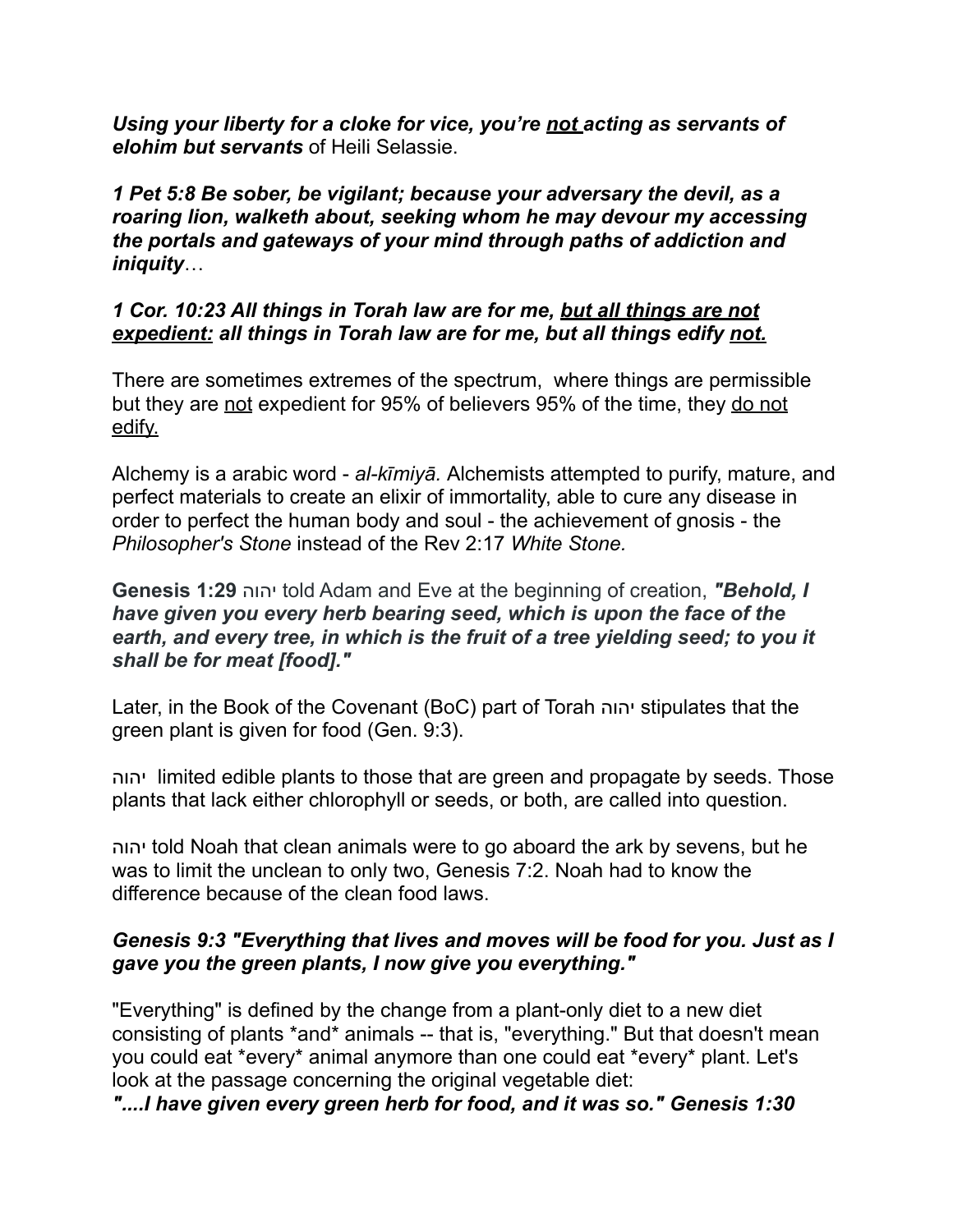*"Every green herb"* doesn't mean *"every-single existing green herb."* It means *"every green herb that is appropriate for food."* Neither Adam nor Noah were eating poison ivy salads or snacking on poisonous berries!

## *Genesis 6:21: "And take thou unto thee of all food that is eaten, and gather it to thee; and it shall be for food for thee, and for them.'"*

Noah is commanded to take all the edible foods into the ark. So then, not *'every green herb'* was edible, only *'every green herb given for food'* was edible.

In Exodus 30, יהוה commands Israel to make a special anointing oil, with which to anoint both the tabernacle, and the priesthood.

*Exodus 30:22 Moreover יהוה spoke to Moshe, saying: 23 Also take for yourself quality spices — five hundred shekels of liquid myrrh, half as much sweet-smelling cinnamon (two hundred and fifty shekels), two hundred and fifty shekels of sweet-smelling cane (םֶׂשֹב הֵנְק(. 24 five hundred shekels of cassia, according to the shekel of the sanctuary, and a hin of olive oil. 25 And you shall make from these a set apart anointing oil, an ointment compounded according to the art of the perfumer. It shall be a set apart anointing oil.* 

This set apart anointing oil contains a herb called kaneh bosem  $\Box$   $\Box$   $\Box$   $\Box$   $\Box$ This translates as *"fragrant cane,"* or *"sweet smelling cane."* Fragrant Cane.

5X inScripture:

- Exo 30:23
- Song 4:10
- Isa 43:24
- Jer 6:20
- Ezek 27:19 Tyre-Lebanese Black

## *"Drink no wine or strong drink, you or your sons with you, when you go into the tent of meeting, lest you die. It shall be a statute forever throughout your generations"* (Lev. 10:9).

Sobriety was a must for those coming into the presence of יהוה . This makes the claim all the more ridiculous that יהוה commanded large amounts of pot to be burning in this very same holy place.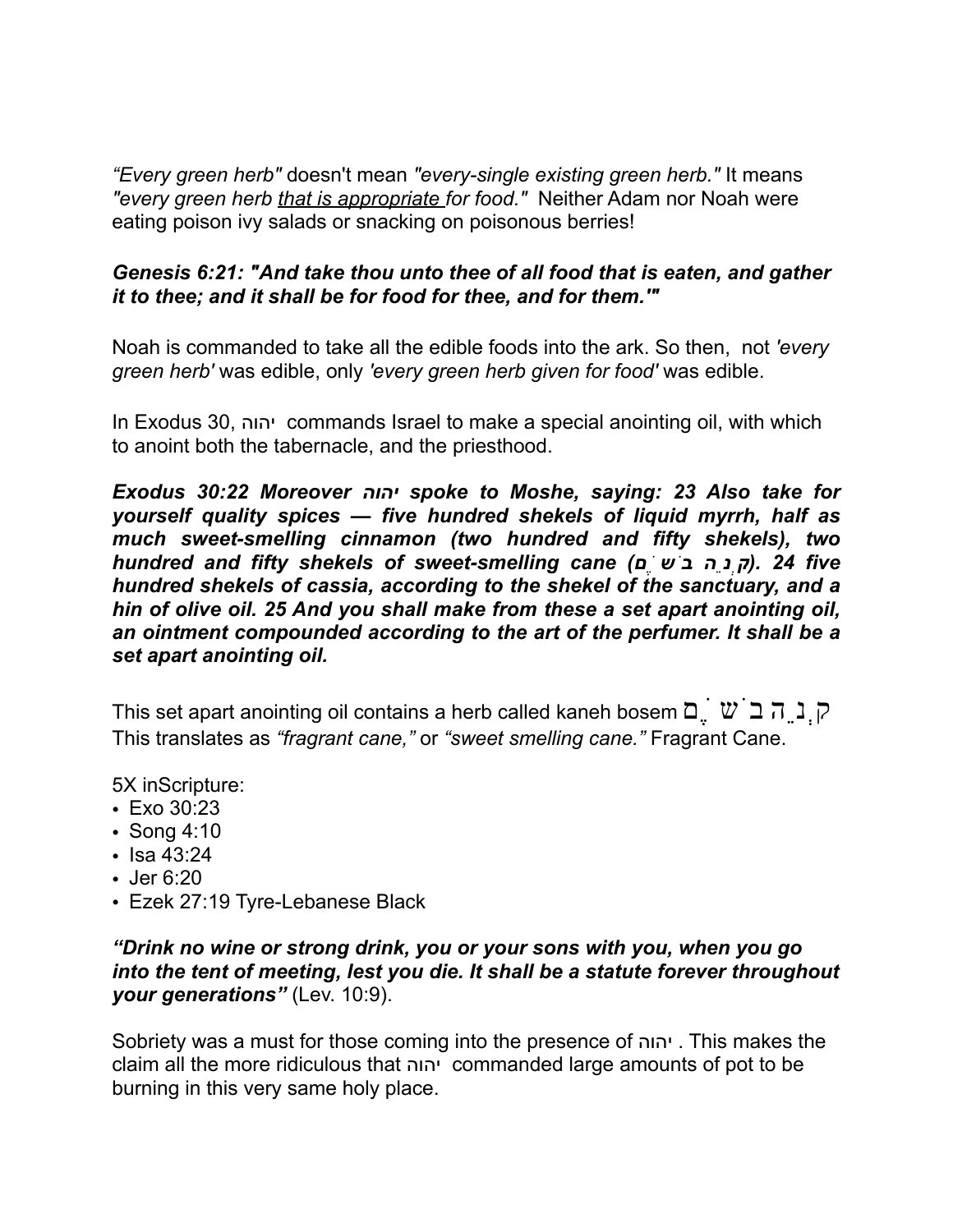It means nothing more than a *fragrant reed, a cane, a stem - in Hebrew or Greek.* 

This could be absolutely anything from the Graminea (Poaceae),Grass Family - Phragmites australis.

From the Greek *phragma*, meaning a fence or screen, hedge; from the habit of hedgelike growth along ditches.

The Hebrew word: *קנה, kané* , Latin canna ("reed"), Ancient Greek κάννα (kánna,

"reed"), from Akkadian <del> $\frac{1000}{1000}$  (</del>qanû, "reed"), Aramaic: קניא, kanya, Arabic: קנא,

kana; a stem, a cane, a stalk.

The LXX translates this word as calamus.

Not a single scholarly, biblical Hebrew lexicon in the world connects the two words qaneh bosem with cannabis!

The word passed over from Hebrew into Greek and Latin, and into the languages of western Europe. Since reeds were long and straight, they were often used as measuring rods. From this concept, "reed" came to mean "a standard" and ultimately, "an authoritative standard", or "law".

It wasn't until Eliezer Ben Yehuda, the father of modern Hebrew until you got into this nonsense.

Later, Sula Benet, a 20th century anthropologist carried on the Mary Jane banner.

In Ezekiel 27, יהוה explains the burden against Tyre. Judah and Israel traded with Tyre and among the merchandise traded we find wine and cane (ה $(5)$ ו $(6)$ . Kaneh. This could be absolutely anything….a bunch of cane, reeds, branches…..it's more likely to be papyrus than *afghan black or Jamaican Jam.* 

*Stoners supporting verses: Ezekiel 27:17 Judah and the land of Israel were your traders. They traded for your merchandise wheat of Minnith, millet, honey, oil, and balm. 18 Damascus was your merchant because of the abundance of goods you made, because of your many luxury items, with the wine of Helbon and with white wool. 19 Dan and Javan paid for your*